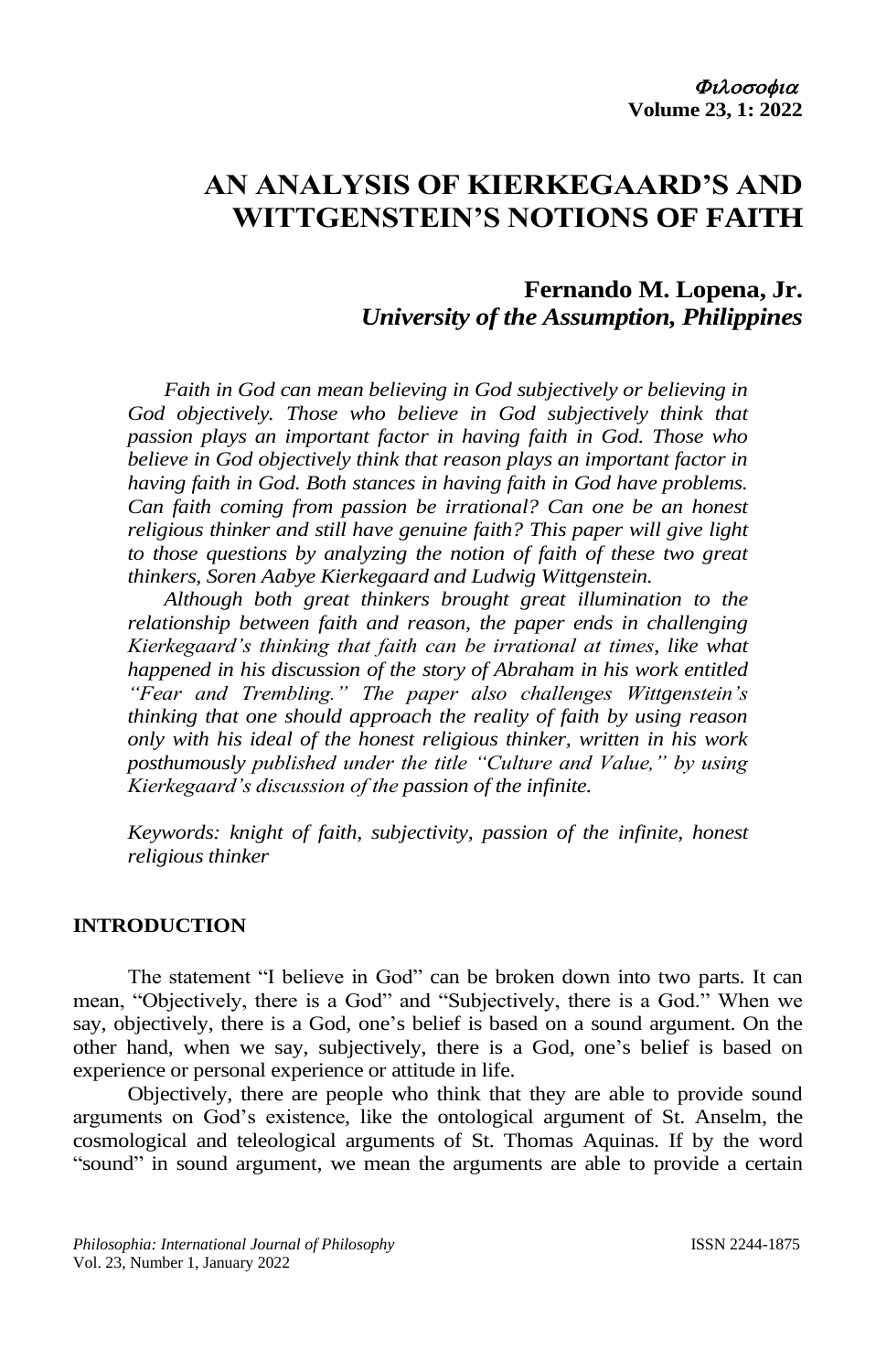conclusion, that is, the objective certainty of God's actual and not conceptual existence, then their arguments are not sound. In relation to the ontological argument of St. Anselm, aside from the criticism of Gaunilo that conceptual existence does not entail actual existence, the ontological argument of St. Anselm does not really provide objective certainty of God's actual existence. In relation to the cosmological argument of St. Thomas Aquinas, aside from its questionable assumption that infinite regression is impossible, one flaw of this argument is given by Jeremiah Joven Joaquin (2013, 170), who stated that "Nicholas of Autrecourt claims that there is no real connection between what is caused and the agent of cause." In relation to the teleological argument of St. Thomas Aquinas, although Joaquin (2013, 170 -171) claims that "many contemporary philosophers see this as the strongest of all Aquinas' arguments" on the existence of God, he points to a questionable assumption, that is, "The assumption that the world moves purposely lacks much justification. It might have been the case that things in the world really do not move purposely; it just looks as if they do." Immanuel Kant said that belief in God's existence is an example of the antinomy of reason which means that we can give equally powerful arguments to prove and disprove God's existence. That is one of the limitations of our reason.

Subjectively, many people around the world choose to believe in God based on experience or their personal experience or attitude in life. Beginning from experience, we encounter many things that our reason cannot explain. There are lots of mysteries in the world. Based on this, we may infer a higher being or a greater intelligence that many call "God." Also, belief in God subjectively can come from an individual's religious experience. In the objective approach to God's existence, assuming that there is a sound argument or rational proof that there is a God, then believing in God's existence is not faith but science. On the other hand, in the subjective approach to God's existence, believing in God even if there is no rational proof is what we can call "faith."

"Faith in God" implies a personal relationship with God. In this kind of relationship, there can be two problems. First is "how can we know that it is really "God" whom we relate to?" It is because God is unknown, and so when we relate to God, there is no assurance rationally that he is the true God. Second is "will God command us something that is irrational or unethical in human standards?" Assuming that it is really God whom we relate to and since God is the ultimate intelligence, will he give us an irrational or unethical command in human intelligence? Should we just obey if he gives us an irrational or unethical command in human intelligence?

Because the ontological status of God's existence is always a question mark and since "faith in God" gives us some serious problems, there are people who choose not to have faith in God and just rely on what they think is the essence of being a human, that is, reason. One problem in not having faith in God is that one only puts one's faith in something else, and in this case, it is in reason, which may just be a small part of being human. Another problem in only putting one's faith to reason is that one may not live life to the fullest or experience an unexplained happiness which we can call "joy" that can only come from having authentic faith in God.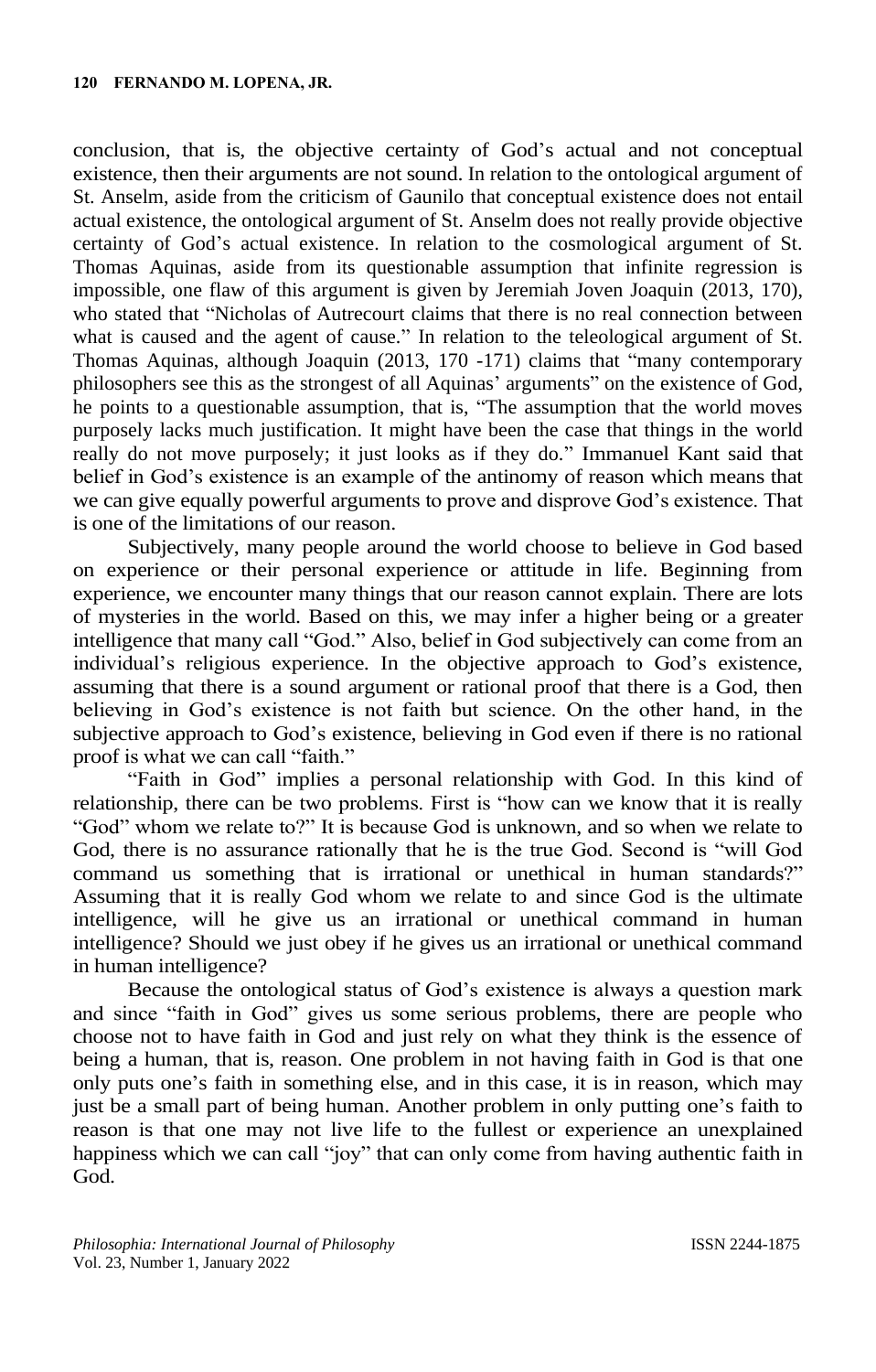In this paper, an analysis of the thoughts of the two great thinkers on faith is articulated. They are Soren Aabye Kierkegaard and Ludwig Wittgenstein. Specifically, this paper will answer the questions "Can faith in God imply irrational or unethical commands in human standards?" and "Can one be an honest religious thinker, that is, using your reason and at the same time having faith in God?"

### **KIERKEGAARD'S NOTION OF FAITH**

Kierkegaard's notion of faith is contextualized in his three spheres of existence: aesthetic, ethical, and religious. The articulation of these three spheres of existence is needed to understand his notion of faith better.

In the aesthetic sphere of existence, the individual lives only for himself. What is important is what is pleasurable, so commitment to anything is not an option in this sphere of existence. In *Either/Or* Volume 1, Soren Kierkegaard (1959, 37) stated, "If you marry, you will regret it; if you do not marry, you will also regret it; if you marry or do not marry, you will regret both; whether you marry or do not marry, you will regret both." In this passage, the aesthete refuses to make any commitment, and this kind of existence can be labeled as nihilistic. Clare Carlisle (2006, 78) stated, "The aesthete in *Either/Or* suffers from boredom, melancholy and sense of emptiness; his writings show that his way of life is ultimately nihilistic, and tends to lead to despair since pleasure is so transient."

In the ethical sphere of existence, the individual chooses a particular way of life and takes responsibility for his life. He lives for the universal, which is the ethical. The ethical is understood in the Kantian sense, that is, there are duties that we must fulfill as a human being which are *a priori.* The ethical here can also be understood in the Hegelian sense, that is, there are duties that we must fulfill which come from being a member of a community in a particular culture. The way of life of a person living in this sphere can be seen in a passage from Kierkegaard's work where the ethical person is trying to persuade an aesthete why marriage is a good thing. In *Either/Or,* Volume 2, Kierkegaard (1959, 65) writes, "One of the most reputable answers, apparently, to the "Why?" of marriage is that marriage is a school for character; one marries in order to ennoble and improve one's character."

Just like a person in the aesthetic sphere of existence, which led to despair, a person in the ethical sphere of existence will also lead to despair because moral perfection, which is its goal is impossible to attain.

In the religious sphere of existence, the individual lives a life in relationship to God, which is the most important relationship. Unlike the first two spheres of existence that led to despair, if lived rightly, in the perspective of Kierkegaard, this sphere of existence can lead to joy. That is what happened to the model of faith for Christians in the Old Testament - Abraham. Abraham is considered the father of faith because he is the first man in the Christian tradition to show his faith in God's mercy in spite of all evidence to the contrary. Carlisle (2006, 115) writes, "Johannes de Silentio describes this kind of faith as 'that prodigious passion, that supreme passion.'" The story that made Abraham the "Knight of Faith" is found in *Genesis*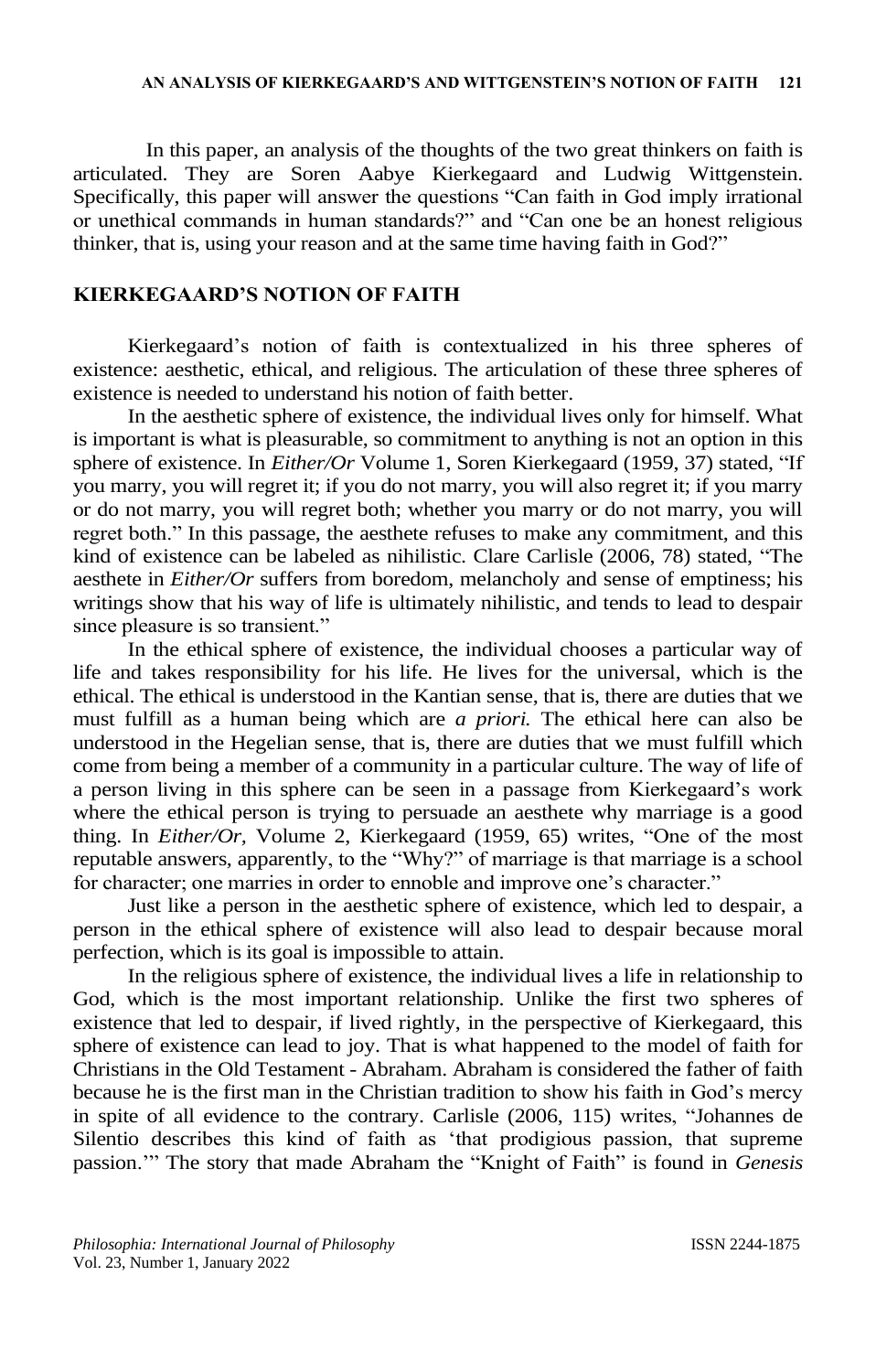22:1-3 (1987, 20-21), which is as follows (*The New American Bible: The New Catholic Translation*):

Some time after these events, God put Abraham to the test. He called to him, "Abraham!" "Ready!" he replied. Then God said: "Take your son Isaac, your only one, whom you love, and go to the land of Moriah. There you shall offer him up as a holocaust on a height that I will point out to you." Early the next morning, Abraham saddled the donkey, took with him his son Isaac and two of his servants as well, and with the wood that he had cut off for the holocaust, set out for the place of which God had told him.

This story will either make Abraham a "knight of faith" in the religious sphere of existence or a murderer in the ethical sphere of existence. In the ethical sphere of existence, the universal is higher than the single individual, and the universal in the story of Abraham is the duty to love his son, and so if he kills his son even because of his faith in God, he is condemned as a murderer. On the other hand, in the religious sphere of existence, if it is really God who commanded Abraham to sacrifice his son Isaac even if that is unethical by human standards, then Abraham is praised as a Knight of Faith. Faith is just this paradox, as Kierkegaard (1985, 84-85) claims:

…that the single individual as the particular is higher than the universal is justified before the latter, not as subordinate but superior, though in such a way, be it noted, that it is the single individual who, having been subordinate to the universal as the particular, now by means of the universal becomes the individual who, as the particular, stands in an absolute relation to the absolute. This position cannot be mediated, for all mediation occurs precisely by virtue of the universal; it is and remains in all eternity a paradox, inaccessible to thought. And yet faith is this paradox.

To make Abraham the "Knight of Faith" in that story, Abraham should have a certain kind of certainty that it was really God who gave him the command. The problem here is that there is no objective certainty to say that it was really God who gave him that command. But based on the context of the story, Abraham had subjective certainty that it was really God who gave him that command. Before receiving that command from God, as an old man, Abraham, through the years, was able to discern well if the voice that he was hearing was really coming from God, and he was subjectively certain in that story that it was really God. Because of this, even if the command is unethical in human standards, he felt the need to obey it. Because of this, there is what we call a "teleological suspension of the ethical." We have an absolute duty to God, and everything else is relative. In this context, as Michael Hodges (2001, 74) articulated it, faith means doing what we firmly believe God commands us to do despite all standards of evaluation, even the ethical ones.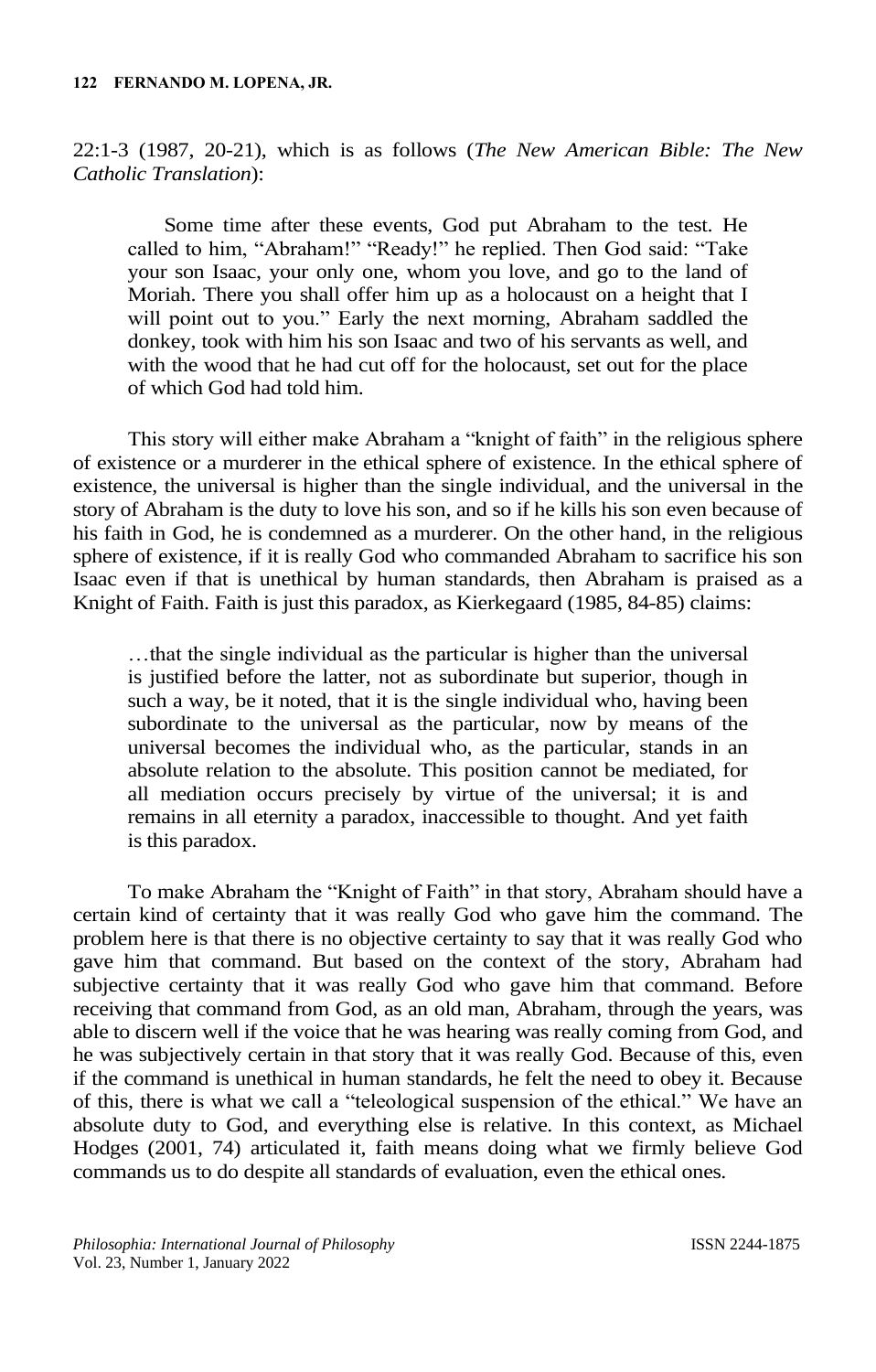A very important attribute of the knight of faith is being able to do the double movements, the movement of infinite resignation, and the movement of faith. The former movement should be the antecedent of the latter movement. Kierkegaard (1985, 89) stated, "the person who denies himself and sacrifices himself for duty gives up the finite in order to grasp the infinite." That is the movement of infinite resignation, and Abraham was able to do it in willing to sacrifice Isaac as his absolute duty to God, and we can only imagine the suffering that he experienced having in mind the love that he has for Isaac. After doing that, Abraham was able to do the second movement that made him the "knight of faith." Although Abraham gave up Isaac in his willingness to sacrifice Isaac because of his faith in God, he believed that he would somehow get Isaac back by virtue of the strength of the absurd. This is a paradox or a logical contradiction. Before Abraham received that command from God to sacrifice his son Isaac, God promised him to be the father of all nations through Isaac. So, the paradox here is how will both the command and the promise happen? Robert Herbert (1989, 151) claims that the idea of logical contradiction in the story arises from the mistake in thinking that the promise and the command in conjunction involve the nonsense that a dead boy should grow to manhood, marry, and father children. Although one can approach the story in that way, what is critical in the story is the nature of Abraham's response, that is, by his willingness to sacrifice Isaac, he believes at the same time by the strength of the absurd that he would get Isaac back. Because of these double movements, although there is great suffering in the whole experience as a whole, there is also an inexplicable joy because of Abraham's faith.

What made Abraham really great as a "knight of faith" is not really the result of the whole experience but the suffering that he experienced as he executed the command given to him by God, which for him is the right to do because of God. We can only imagine the distress, the agony, the paradox that he experienced as he completes his 3-day journey to Mount Moriah, where he will execute the command. What made this suffering even greater is his inability to share it with anyone since the experience belongs to a different level of human existence. And if he does, no one will understand him, and also, he will not pass the test of faith. Kierkegaard (1985, 103) puts it in the following words:

But he also knows that higher up there winds a lonely path, narrow and steep; he knows it is terrible to be born in solitude outside the universal, to walk without meeting a single traveler. He knows very well where he is and how he is related to men. Humanly speaking, he is insane and cannot make himself understood to anyone. And yet 'insane' is the mildest expression for him. If he is not viewed thus, he is a hypocrite, and the higher up the path he climbs, the more dreadful a hypocrite he becomes.

Another description of faith given by Kierkegaard (1985, 97) in *Fear and Trembling* is that "Faith is this paradox, that interiority is higher than exteriority, that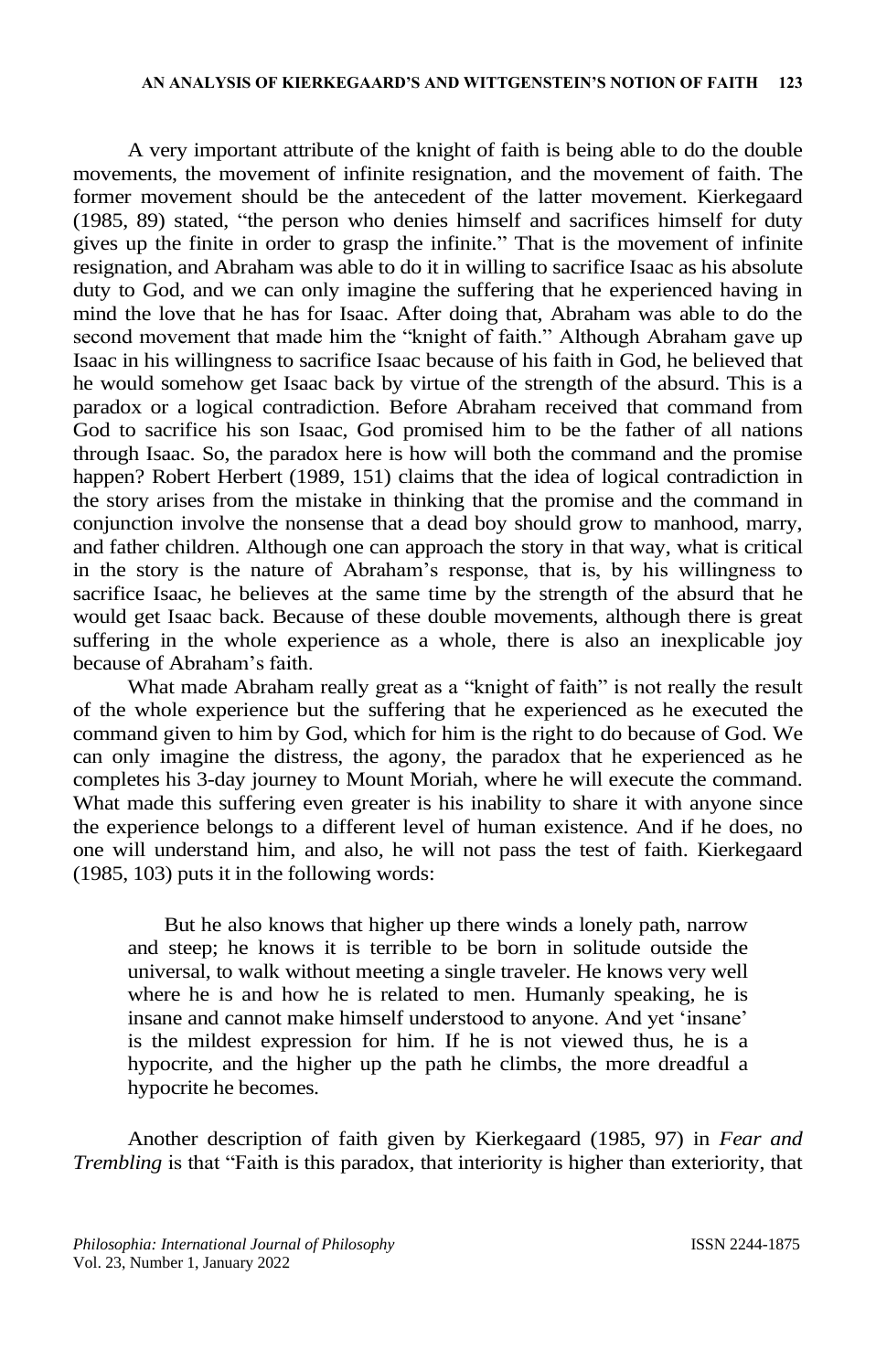the interior is incommensurable with the exterior." This conception of faith of Kierkegaard leads to his conception of truth, which is subjectivity. For Kierkegaard, subjectivity is the truth. To explain this, in *Concluding Unscientific Postscript*, Kierkegaard (2009, 167-168) puts it in the following words:

When truth is asked about objectively, reflection is directed objectively at truth as an object to which the knower relates. Reflection is not on the relation but on it being the truth, the true that he is relating to. If only this, to which he relates, is the truth, the true, then the subject is in the truth. If the truth is asked about subjectively, reflection is directed subjectively on the individual's relation; if only the how of this relation is in truth, then the individual is in truth, even if he related in this way to untruth.

Objectively, truth is understood as the conformity between thought and being or reality or what is out there. In this approach, the subject should be detached from the object as much as possible to get a grasp of the objective truth. Subjectively, truth is understood as how authentic the subject is in his/her relation to the object, even if the object at hand turned to be untrue. In other words, the object is not important for the individual to be true, but subjective and objective truth should be both aspired. Regarding our reflection on God, which side is there more truth? Is it on the side of the individual who reflects on God objectively and as a result is led to a never-ending approximation process because God cannot be proven rationally, or is it on the side of the individual who reflects on God subjectively which can result in an authentic relation to God which may not be the true God? For Kierkegaard, there is more truth in the individual who reflects on God subjectively, which leads us to Kierkegaard's definition of truth. For him (2009, 171), "the objective uncertainty maintained through appropriation in the most passionate inwardness is truth, the highest truth there is for someone existing." The passionate inwardness or the passion of the infinite is the truth. This definition of truth is another way of saying "faith." Kierkegaard (2009, 171-172) writes:

Without risk, [there is] no faith. Faith is just this, the contradiction between the infinite passion of inwardness and objective uncertainty. If I can grasp God objectively, then I do not have faith, but just because I cannot do this, I must have faith. If I wish to stay in my faith, I must take constant care to keep hold of the objective uncertainty, to be 'on the 70,000 fathoms deep' but still have faith.

This is the kind of faith shown by Abraham in his willingness to sacrifice Isaac. Since that command from God is unethical or irrational in human standards, the objective uncertainty of the command coming from God is at its highest. However, despite that or because of that, the passion of the infinite shown by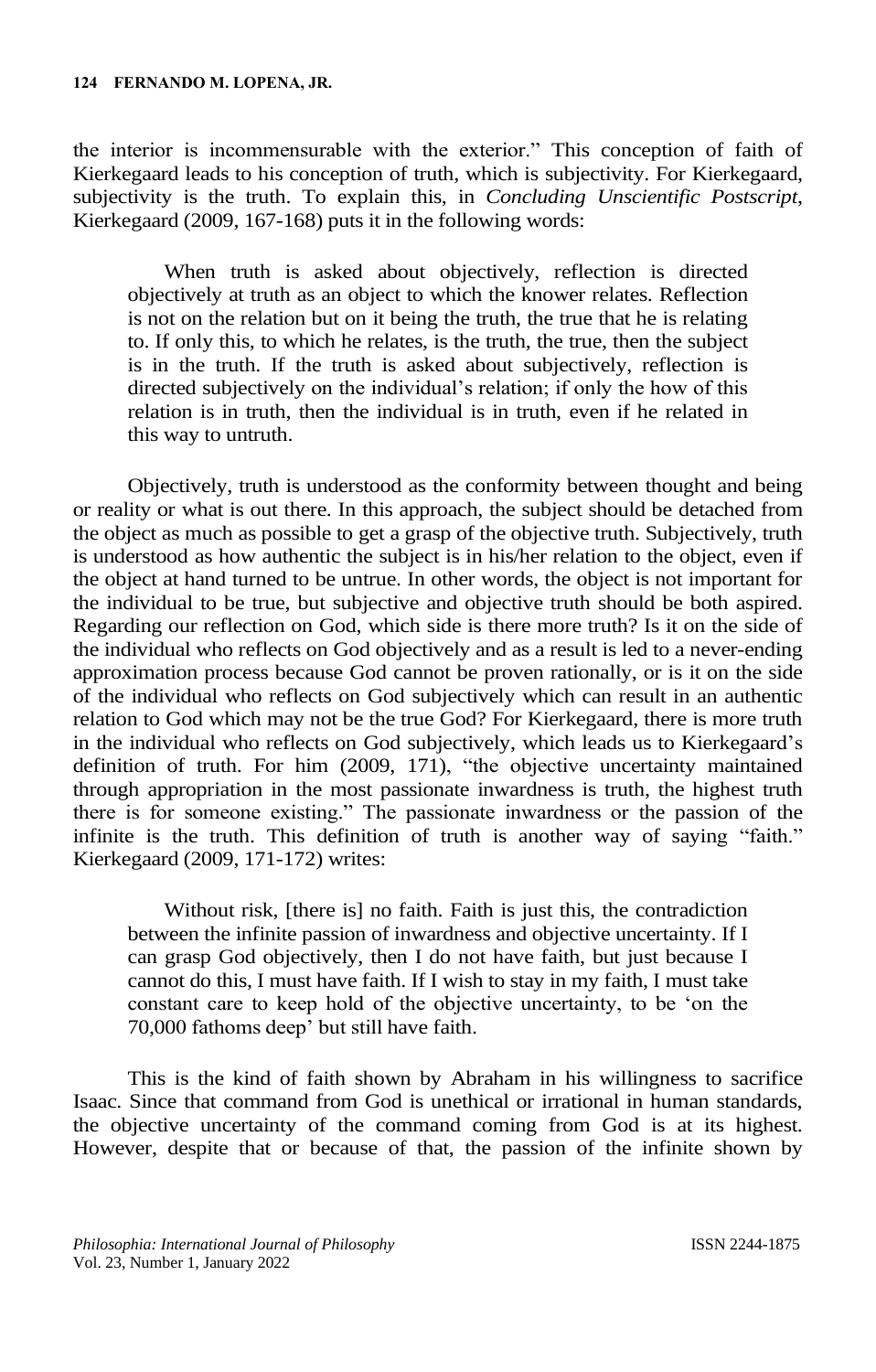Abraham there being subjectively certain despite the objective uncertainty present is at its highest. Abraham should be regarded as the "Knight of Faith."

# **AN ANALYSIS OF KIERKEGAARD'S NOTION OF FAITH**

What is the role of reason in Kierkegaard's notion of faith? Ranhilio Aquino (1993, 41-42) states:

For Kierkegaard, rationality lies beyond the bounds of the rational man; it has its roots in passion, not in intellection. The subjective thinker becomes the most 'rational' man because he realizes that rationality is an offshoot of his passionate aspiration for the infinite. With subjective thinking, the knower arouses his aspirations and moves beyond the limits of his intellect to an action rather than to an idea alone.

The humanness of the individual for Kierkegaard is passion, specifically the passion of the infinite. That is what makes him truly human. This does not mean that reason does not have an important role to play. For him, it is just that reason is just the offshoot or the outgrowth of passion. In other words, reason is just part of the full consciousness of man, and the man who has true faith is the one with full consciousness, like what is shown by Abraham in his willingness to sacrifice Isaac. Since reason is just a small part of the humanness of the individual because what matters is passion for Kierkegaard, is it all right to be irrational, like what happened to Abraham in his willingness to sacrifice Isaac? We can say that is irrational because it is against reason, that is against the ethical accepted in society, to kill your son.

Although reason is just a small part of our humanity, it is still an essential part of our humanity. It should always be used especially in matters of importance. Since reason has lots of limitations, it should transcend itself in faith. Aquino writes (1993, 46), "While the content of faith may not conform to what is proffered by reason, faith is not really a denial of reason, and hence is not irrational. The transition to faith from reason occurs where reason finds its own limitation as reason to affirm a content beyond itself." Faith is non-rational, and it should never be irrational.

Although the presentation of Abraham's act by Kierkegaard in the story is irrational since it is against the universal, the ethical, and the rational in human standards, examining the story deeper will lead us to a different conclusion. If faith can be irrational in that sense, will it be all right if someone else today says that he received a command from God to sacrifice his son?

To answer that in the negative, we need to examine deeper the nature of that biblical story. Is it historical, or should it be read in a symbolic way? The Bible is not a single book. It is composed of many books by different authors coming from different times and places. Although the biblical stories may have a historical basis, the Bible as a whole, generally speaking, is not a historical book. It is a religious book which means that it should be read with the eyes of faith. To get the right interpretation, we should try to know what the author is trying to say in writing a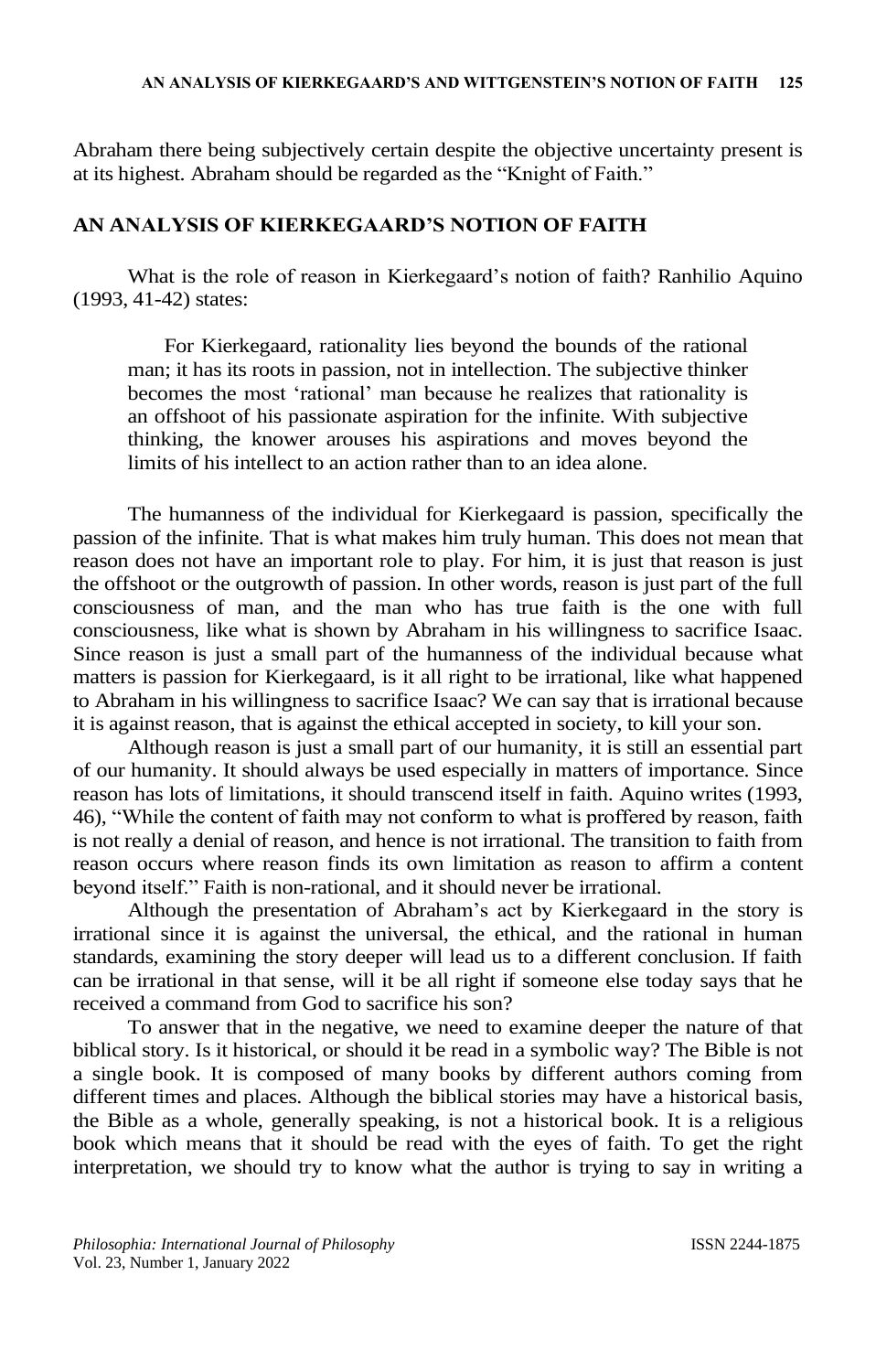particular story. It is very possible that the author of Abraham's story of sacrificing Isaac is simply trying to send a message that a man of faith like Abraham is willing to do anything for God, even sacrificing the person he loves dearly or most loved, like in sacrificing his son which is a common practice in his time in other culture. Marcel Gervais (1984, 83) stated, "Sacrificing Isaac as a burnt offering is known in Jewish tradition as Akeidah (the Binding)." He (1984, 83) also stated, "although the practice of human sacrifice then was a problem that plagued the People of God for centuries which they looked upon with horror, still it was a common practice in many cultures at that time and place."

However, as we know, the story is just a test of faith of Abraham. God did not really want Abraham to kill his son Isaac for him. God just wants to know how deep the faith of Abraham is. Michael Hodges argued (2001, 77), "although God stopped Abraham in commanding him to sacrifice Isaac, the question is, "What if God didn't stop him? What if the story ended with a bloody description of the killing of Isaac? Would the story still be included in the Bible?" Although the ethical, understood as what is accepted as right in a particular community, changes from one place to another, assuming that the ethical in the author's time is not to kill your son whatever your reason, then there is a good chance the story will not be included in the Bible. So, looking at the story from this perspective, there is a good chance that the story does not represent a complete suspension of the ethical.

Assuming that the story is really historical, is it already all right for an individual today to sacrifice his son because he heard a command from God to do such a thing since Abraham, the father of faith, did the same thing? In the article of Stephen Evans, there is an epistemic difference in Abraham's knowledge of God and cultural difference in Abraham's time and our time that would make it impossible for the person to do the same thing.

In the epistemic difference, Stephen Evans (2015, 65) writes, "Kierkegaard portrays Abraham as *knowing* that God has asked him to sacrifice Isaac. It is, however, difficult to imagine a contemporary person who could *know* that God has asked him to perform such an act." The subjective certainty that Abraham experienced in that story as knowing with certainty that it was really God who has spoken is only applicable to him. Every story is different and complex, and the story of Abraham is uniquely his. The purpose of Abraham's story is not the question, "Is it really God who gave him the command?" or "Should Abraham obey the command of God even if it is unethical in his culture?" Rather, the purpose of Abraham's story is the question, "Did Abraham act rightly in his willingness to sacrifice Isaac as a command coming from God?" Also, the story turned out to be just a test of faith because the Biblical God is against child sacrifice. Even this story of Abraham can be considered as against the practice of child sacrifice because the conditional proposition "If God commanded me to sacrifice my son, then I should sacrifice my son" doesn't mean that "God will command me to sacrifice my son." Abraham just willed to sacrifice his son Isaac because of God's command, but God (Christian God) will not truly give a command of child sacrifice. It is impossible for a contemporary person of Christian faith coming from his own complex and different story to know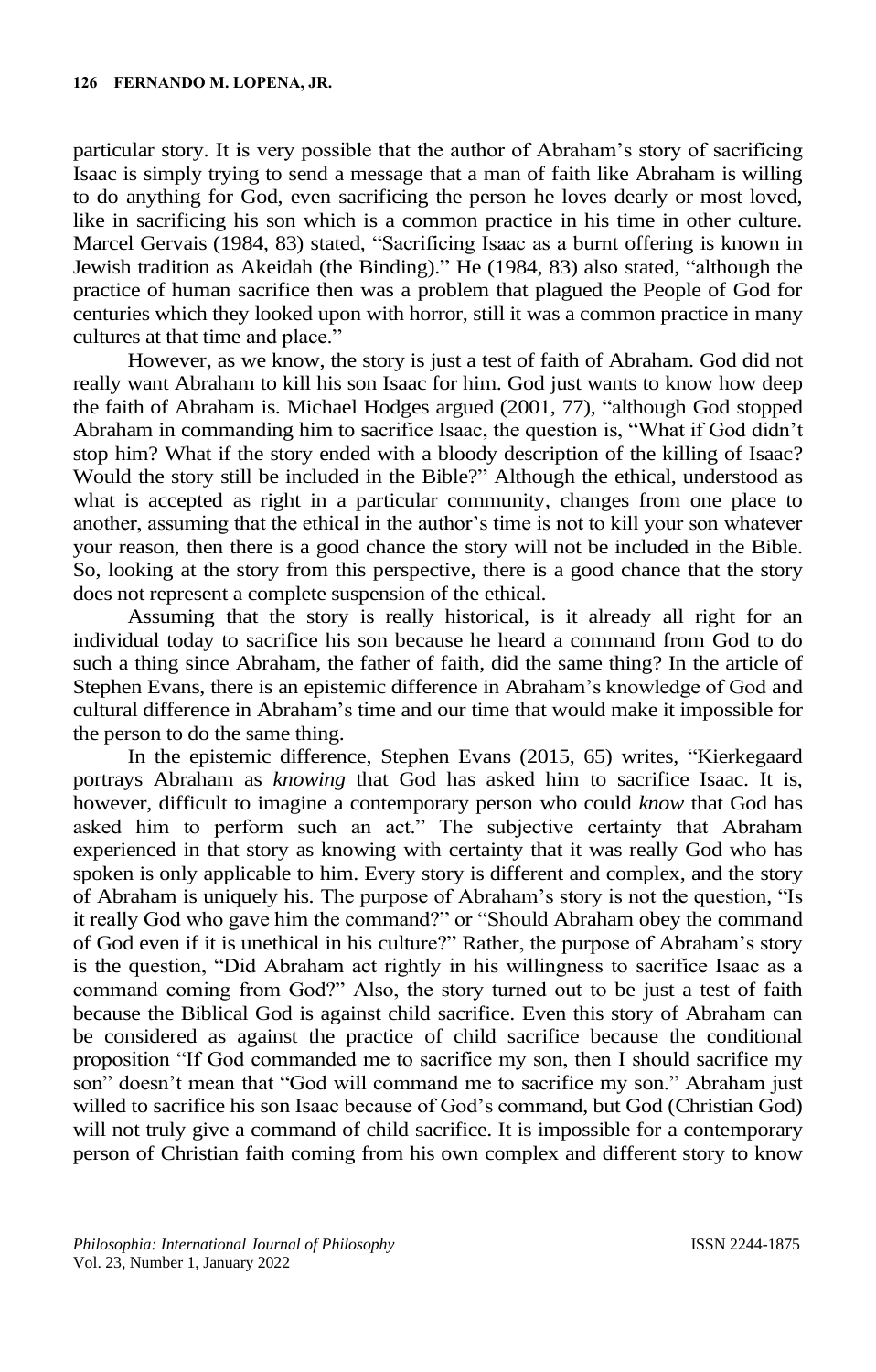or to be subjectively certain, just like Abraham, that God commanded him to sacrifice his son. In the cultural difference, Evans (2015, 69) writes:

The biblical Abraham apparently lived in a culture where child sacrifice was far from unusual. If our ethical knowledge is historically grounded, Abraham would hardly have had any confidence that such actions were wrong. Many cultures have practiced and approved of infanticide for all kinds of reasons. Even if Abraham's own culture condemned the practice as unethical, Abraham would surely have known that there were other cultures that believed that God (or gods) did require such things.

This shows that Abraham's belief that God really commanded him to sacrifice his son Isaac is not irrational. Although it is unethical in his culture, he would have known that it is ethical in other cultures. That can lead Abraham to think that even if it is unethical in his culture, but since God commanded it and it is ethical in other cultures, the act of sacrificing his son is not a total teleological suspension of the ethical, the ethical understood as what is considered good in the cultures in his time. This information from Abraham's culture will make it impossible for a contemporary person of Christian faith today, even if he may also be aware of a possible culture today who approves of child sacrifice, to believe that God commands him to sacrifice his son. Evans (2015, 70) puts it in the following words:

A contemporary person of faith is not in Abraham's situation and, if I am right, cannot be in the exact situation. Abraham could well have thought that it was at least possible that God might require human sacrifice. A contemporary person of faith who is committed to the God of the Bible may be certain that God does not require this, precisely because such a contemporary believes that God has revealed himself fully in the biblical story as a whole. That story, taken as a whole, including Genesis 22, makes it plain that child sacrifice is forbidden by God.

#### **WITTGENSTEIN'S NOTION OF FAITH**

Ludwig Wittgenstein (1974, 89) ended his book *Tractatus Logico-Philosophicus* with the following words:

There are, indeed, things that cannot be put into words. They make themselves manifest. They are what is mystical.

My propositions serve as elucidations in the following way: anyone who understands me eventually recognizes them as nonsensical when he has used them—as steps—to climb up beyond them. (He must, so to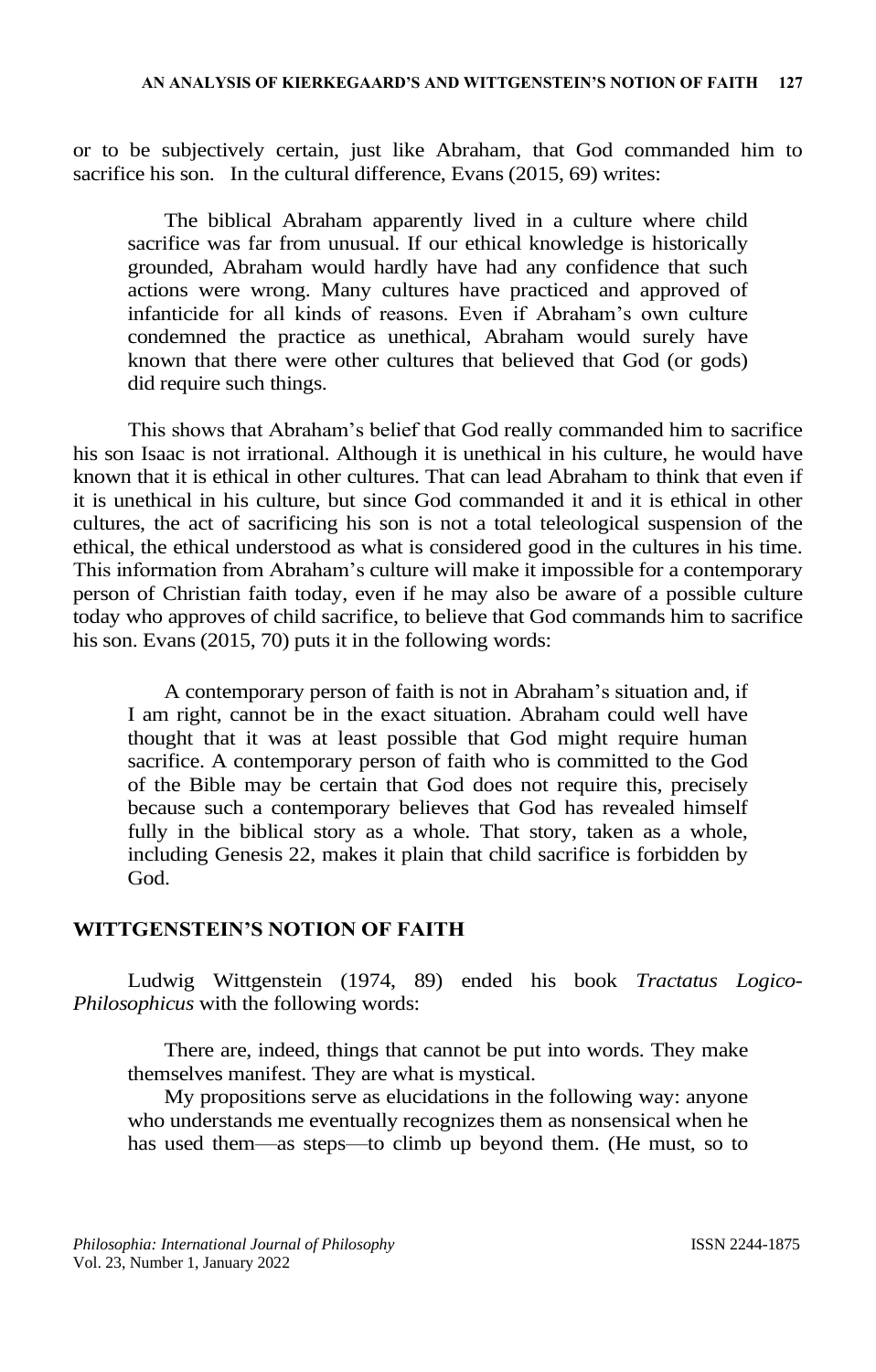speak, throw away the ladder after he has climbed up it.) He must transcend these propositions, and then he will see the world aright.

What we cannot speak about, we must pass over in silence.

These statements tell us that the whole point of the book is not what is written there. It points beyond itself, that is, to the mystical world or to the ethical and religious spheres of existence to use the terms from Kierkegaard. Ignace D'hert (1975, 35-36) writes, "Wittgenstein's response to the idea of God is silence, that is, renounce the expression and simply acknowledge the mystery." His notion of God in this book is prerational and suprarational, which is implied in this statement of him (1974, 88) "How things are in the world is a matter of complete indifference for what is higher. God does not reveal himself in the world."

In his work entitled *Culture and Value*, he gave his personal remarks on religion which was only posthumously published. In this work, he specified his ideal of the honest religious thinker, which he aspired and became based on what he has written. For him (1998, 101-102), "The honest religious thinker is like a tightrope walker. It almost looks as though he were walking on nothing but air. His support is the slenderest imaginable. And yet it really is possible to walk on it."

The honest religious thinker for Wittgenstein is someone who is an honest thinker, on the one hand, that is, being reasonable, which is an objective approach to the object at hand, and a religious, on the other hand, that is, being passionate which is the subjective approach to the object at hand. Before making the act of faith, he wants to keep his intellectual integrity. Because of the importance he puts on reason, he used his reason to understand the phenomenon of faith. He (1998, 91) stated: "It appears to me as though a religious belief could only be (something like) passionately committing oneself to a system of coordinates. Hence, although it's a belief, it is really a way of living, a way of judging life." This implies that to understand religious belief correctly, it is primarily a particular attitude towards life, and with this attitude, it leads to a belief in a religious metaphysics as true and not the other way around. Severin Schroeder (2008, 96) claims, "For Wittgenstein, a belief in religious metaphysics is not the basis of one's faith but a mere epiphenomenon." This means that belief in God does not come from the objective approach but from the subjective approach. Schroeder (2008, 92) also stated, "It begins from a protoreligious attitude, a way of experiencing the world or certain aspects of it, as basic and of primary importance." Because of this, Wittgenstein (1998, 74) wrote, "The way you use the word "God" does not show *whom* you mean, but what you mean." It is because the word "God" for us is dependent on how we interpret our experiences in life that leads us to believe in God. One possible experience that can lead us to believe in God is an experience of infinite distress. Wittgenstein (1998, 68-69) writes:

Or again, no distress can be greater than what a single person can suffer. Hence one human being can be in infinite distress and so need infinite help. The Christian religion is only for the one who needs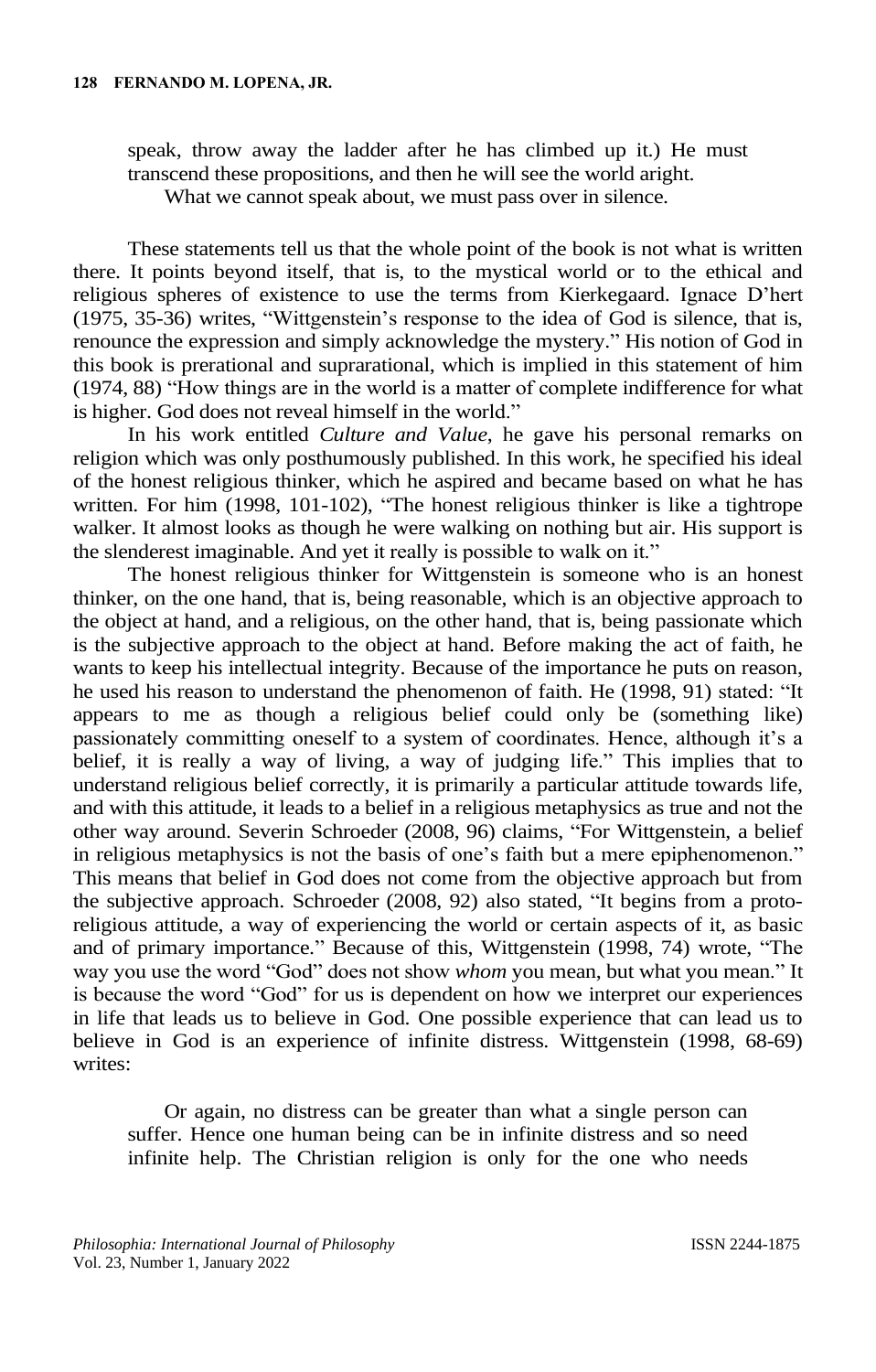infinite help; that is only for the one who suffers infinite distress. The whole Earth cannot be in greater distress than one soul. Christian faith – so I believe – is refuge in this ultimate distress.

Wittgenstein is an example of a person who experienced infinite distress. Schroeder (2008, 100) writes, "His own life was full of despair, he lived through a number of intense crises when time and again he was close to suicide. And he knew that his wretchedness and despair, the disgust he felt with what he regarded as his sinfulness and vanity, was of the kind that others had overcome by conversion to faith." Because of these, he (1998, 53, 68) encouraged himself in his diary,

"Go on, believe! It does no harm." and "What inclines even me to believe in Christ's resurrection? I play as it were with the thought… But if I am REALLY to be redeemed  $-$  I need certainty  $-$  not wisdom, dreams, speculation – and this certainty is faith. And faith is faith in what my heart, my soul, needs, not my speculative intellect."

Because of his ideal of the honest religious thinker and of his experiences in life, he was not able to believe. His bad experiences and his intellect are very powerful. Schroeder (2008, 102, 105) claims, "He was fully aware that the arguments of natural theology are unconvincing." and "On Wittgenstein's account, the respectable theist is the one who is knowingly *not* reasonable in his religious beliefs."

## **AN ANALYSIS OF WITTGENSTEIN'S NOTION OF FAITH**

In Wittgenstein's ideal of the honest religious thinker, reason is of primary importance. Before making an act of faith, there should at least be a good chance using reason that the object of faith is really true. Although Wittgenstein was able to see using reason that faith arises primarily from passion, he still places more value on objective truth rather than subjective truth. It is worth noting a good definition of reason. Taylor (1992, 50-51) writes:

Our reason does not just refer to our logical ability, which is a highly controlled use of precise rules of reasoning and which has an important but limited area of application in the human experience. Our reason refers to the whole mental process of generating beliefs, opinions, points of view, and daily explanations of our experience in the world, which is about what is going on 95 percent of the time when people use the word "reason." It is also interesting to note that the precarious and limited nature of reason is an insight provided by reason itself.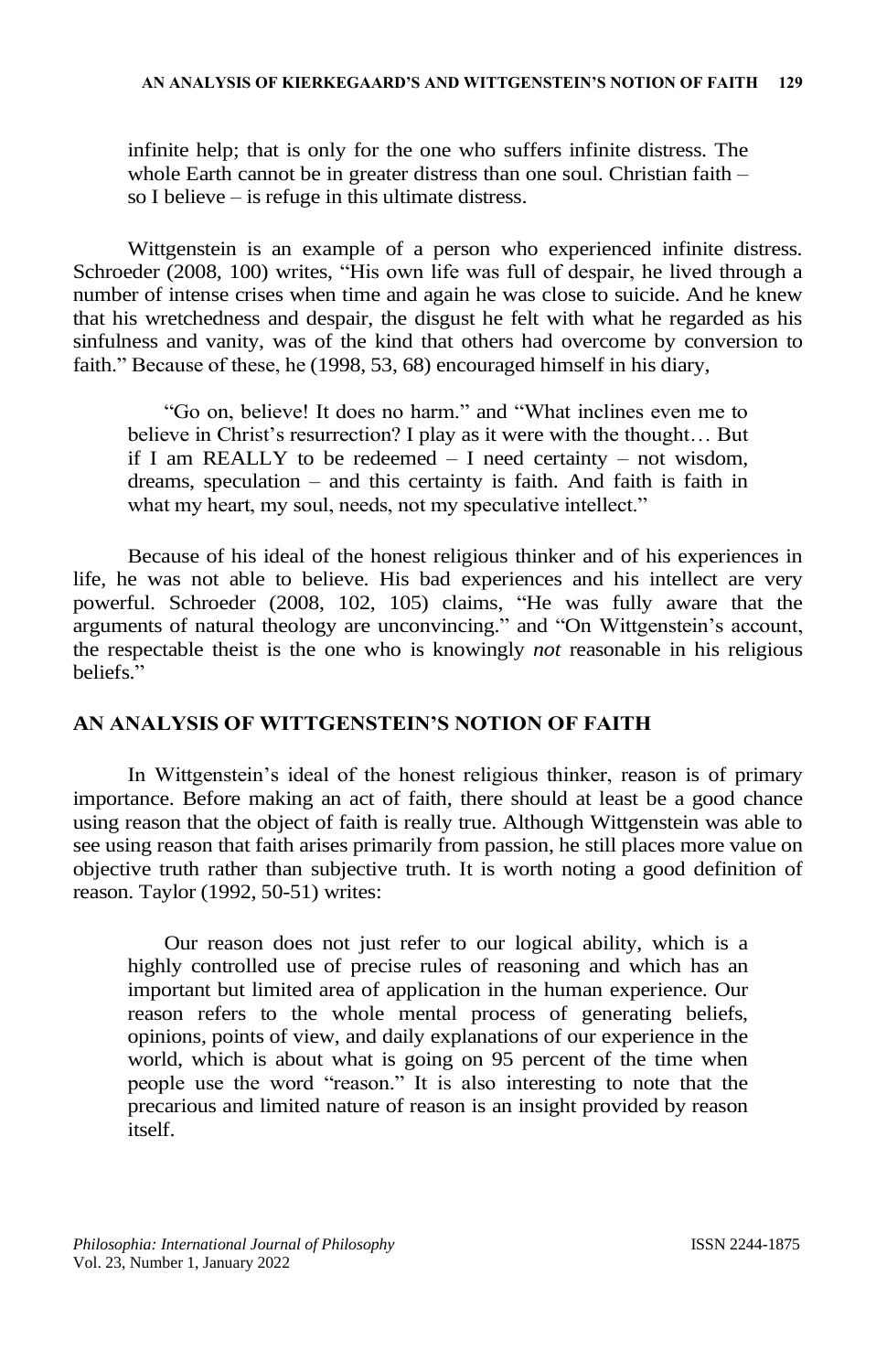Being an authority in logic, Wittgenstein knew well the limited nature of reason. Although that is the case, for him, there is still more truth in reason than in passion, even in religious matters. That is the reason why he was not able to believe in his life even if he knew that faith arises from an attitude in life coming from particular interpretations of the world and also even if he knew that making the act of faith can save his life from despair. Again, he cannot compromise his intellectual integrity. But then reason has only absolute authority to facts about the world, empirical facts, and logical facts. Regarding spiritual matters, reason only plays a small part. As Kierkegaard says, there is more truth in passion than in reason in spiritual matters. The most truth is in the passion of the infinite. The passion of the infinite is precisely subjectivity, and thus subjectivity becomes the truth.

#### **"REASON AND PASSION" IN KIERKEGAARD'S AND WITTGENSTEIN'S NOTION OF FAITH**

This paper highlights the importance of reason, as shown by Wittgenstein, to the notion of faith of Kierkegaard. It also highlights the importance of passion, as shown by Kierkegaard, to the notion of faith of Wittgenstein.

For Kierkegaard, we can never be certain of the object of our faith, who is God. Actually, the uncertainty of our faith is what makes faith "faith." Because of this nature of faith, the "leap" in making the act of faith cannot be avoided. Although this seems like a negative part of our human condition at first, for Kierkegaard, this becomes positive in the context of our relationship to God. It is because the more uncertain we are objectively in our faith, the more risk that it may be wrong, but the positive consequence is the more passion that we will have in the relation, that is, assuming that we are subjectively true in the relation. This is what is most important in our faith for Kierkegaard, that is, to be subjectively true even if the object of our faith is not true. With this idea, the object of our faith is less important than the subject's relation to the object of faith, and it may even suggest that the truth value of the object of faith is not important at all. It is because the more we are uncertain, that is, the more possibility that the object of our faith is untrue, the better because we will have more passion of the infinite. There are great dangers in these implications of Kierkegaard's notion of faith. Because of this, it is very important to highlight the importance of reason, as shown by Wittgenstein's notion of faith. We should not just be religious, but equally important is we should also be a thinker. We are given a reason for a reason. We should be able to use it in its proper place in our lives. Although it has many limits in our lives, it also has many uses. It helps us a lot in having more certainties than probabilities in empirical and logical matters. It can also help us a lot in having a greater probability of the truth in spiritual matters. Because of this, faith should never be irrational. However, because of the mystery of life, faith can be irrational at times, and the outcome may be good, and the object of faith can be true, but there is a big question mark on morality since reason is not used. On the other hand, by using our reason in our faith, there is still no guarantee that the outcome will be good and the object of our faith is true. There will just be a greater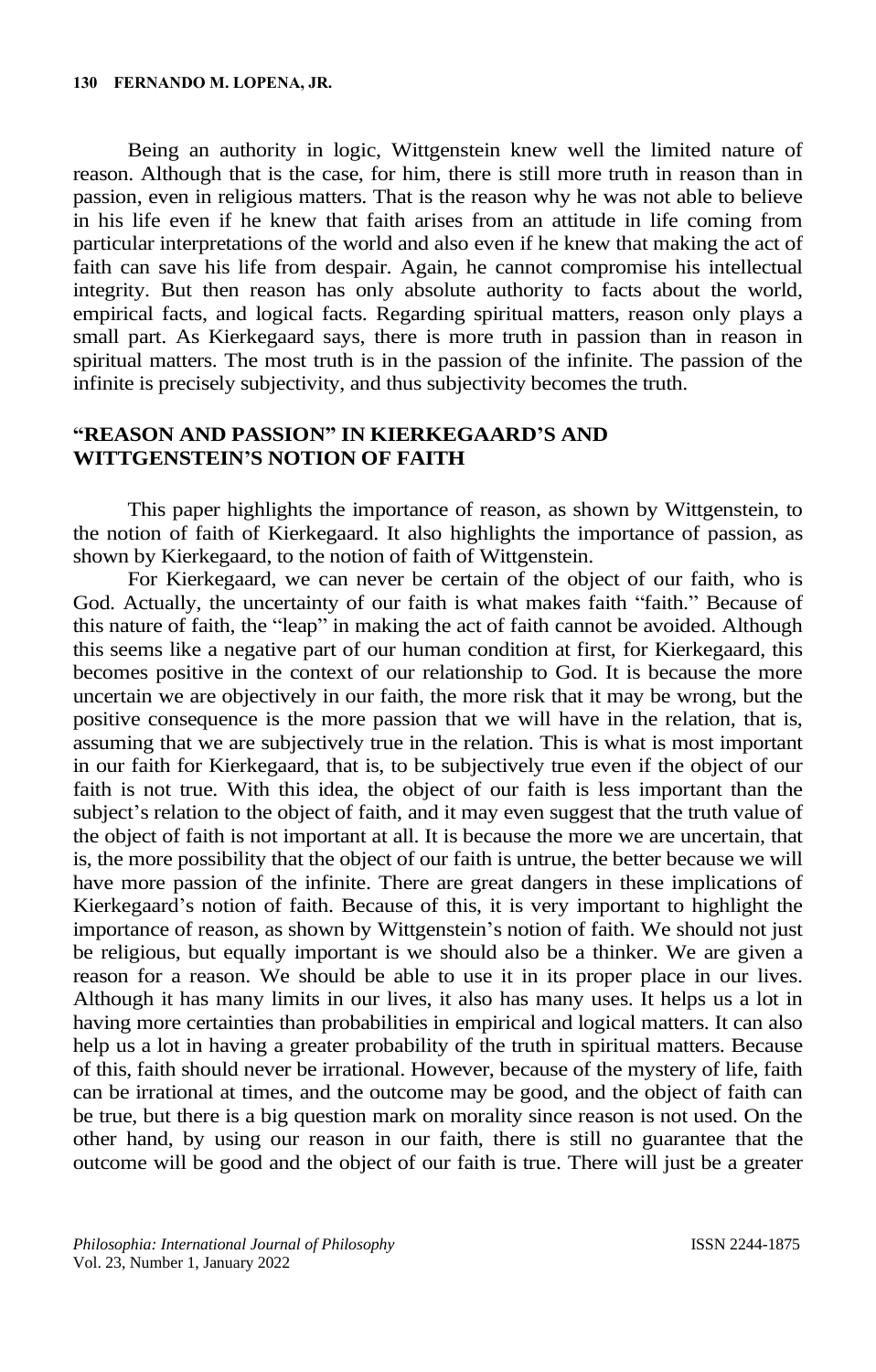probability that the outcome will be good, and the object of our faith is true. Assuming that we have used our reason to the best of our ability in our faith, but the outcome was bad, and the object of our faith turned out to be false, we believe God will understand.

For Wittgenstein, we should be honest religious thinkers. Unlike Kierkegaard, he placed more importance on being an honest thinker rather than on being religious. Using reason, where he is really brilliant, he was able to uncover lots of important things about faith. He also knew using reason that unless one would surrender oneself to God, that is, to have faith in God whom one can never know for certain objectively, one will not overcome distress in this life, particularly infinite distress, and be truly happy in this life. Although he knew these things, he was not able to submit to faith in God, most probably primarily because of his ideal of being an honest religious thinker with emphasis on being an honest thinker, that is, wanting to preserve his intellectual integrity. As a result, his life was full of despair. This is the danger of putting more emphasis on reason in our faith, but worst is putting absolute emphasis on reason in our faith. Because of this, it is very important to highlight the importance of passion in Kierkegaard's notion of faith. To do this, we need to emphasize being an "honest religious thinker" in the negative sense, that is, putting more emphasis on being an honest thinker rather than on being religious, and being an "honest religious thinker" in the positive sense, that is, putting more emphasis on being religious rather than on being an honest thinker.

Being an "honest religious thinker" in the negative sense is the case of Wittgenstein. True enough, using our reason understood as logical ability, the existence of God will be very unreasonable. Although there is no conclusive proof that God does not exist but since the existence of God is very unreasonable, an honest thinker will choose the more reasonable path, that is either not believing in the existence of God or knowing the importance of believing in God but not having faith. Wittgenstein was the latter, and because of that, we can describe him as a sick soul. As stated in this paper, reason, although it is important, is just a small part of our humanity. Making big decisions in life, like in one's spiritual life, using reason understood as a logical ability that is just a small part of our humanity, is a big risk. Again, although reason is important in our life, it is just a small part. There is so much more than reason, which leads to being an "honest religious thinker" in the positive sense.

In the positive sense, being an "honest religious thinker" is putting more emphasis on being religious rather than being an honest thinker. Being an honest thinker is definitely important, and reason has its proper place in spiritual matters, although being religious is more important in spiritual matters. Using our reason, understood not just as logical ability but more importantly the whole mental process, which includes making sense of our human experiences, particularly spiritual experiences, the existence of God is not very unreasonable. For example, some experiences make us feel that there is something more either in this world or in the world to come. Randy Alcorn (2006, 67) articulated, "When we see a roaring waterfall, beautiful flowers, a wild animal in its native habitat, or the joy in the eyes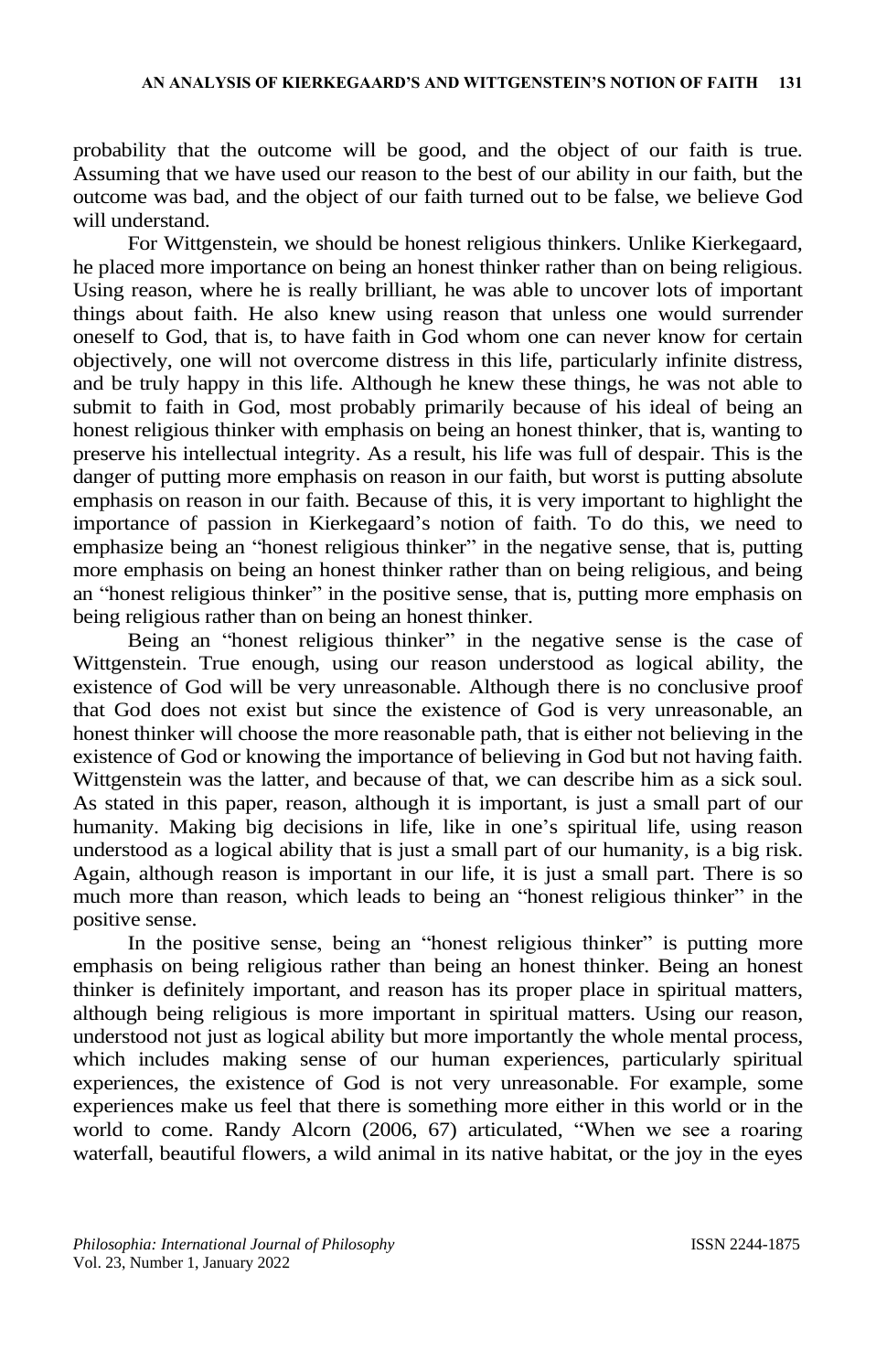of our pets when they see us, we sense that this world is – or at least was *meant* to be  $-$  our home."

Experiences like these make us feel that there was a place or there will be a place where there is true happiness where God resides when the world was or will not be tainted by sins. In our experience, although we have never known a world without suffering, corruption, and sin, we have never known a world of perfection, but there is a deep longing in our hearts for such a world. This deepest longing in our hearts is expressed by St. Augustine in his famous statement, "My heart is restless until it rests in Thee oh God." In his book *The Three Heavens*, John Hagee (2015, 259) quoted C.S. Lewis, "If I find in myself a desire which no experience in this world can satisfy, the most probable explanation is that I was meant for another world." These statements, which are interpretations of human experiences, tell us that there should be much more than what we experience in this life. Of course, these interpretations of human experiences do not prove God's existence. They just make God's existence more probable using reason understood as the whole mental process, which includes making sense of our human experiences. We can call these interpretations of our human experiences as Kierkegaard's "passion of the infinite." It seems that this is natural in our humanity, that is, to have a deep longing for the infinite, for a place where God resides. Based on Wittgenstein's personal remarks on religion in his work entitled "Culture and Value," we can infer that he also had the "passion of the infinite." As he (1998, 53) stated in his diary, "Go on, believe! It does no harm." But then, because of the importance that he put on reason in his life, that is, reason being more important than passion, he was not able to believe. As a result, his life was full of despair. He was an example of a sick soul. He was an "honest religious thinker" in the negative sense. Hopefully, we can be "honest religious thinkers" in the positive sense, that is, putting more importance on passion, particularly our passion of the infinite in our faith rather than on reason but without negating the important role that reason plays in our lives.

#### **CONCLUSION**

Where is there more truth? Is it in the subjective truth or in the objective truth? For Kierkegaard, there is more truth in the subjective truth. The subjective truth is the passion of the infinite and not in the truth of the object. This kind of truth for Kierkegaard is faith. It is the contradiction between the subjective certainty and objective uncertainty. What is important here is the authenticity of one's relation to the object, although the object may turn out to be false. With this understanding of truth, Kierkegaard's notion of faith tends to be irrational, like what happened in his discussion of the story of Abraham in his work *Fear and Trembling*. Since Abraham received a command from God to sacrifice his son Isaac although that act is considered irrational in his society since that is unethical in his culture, he needs to obey it. However, as argued in this paper, that act of Abraham is not irrational since child sacrifice was a common practice in his time; although it is from other cultures, he would have known those practices, which is considered ethical in other cultures.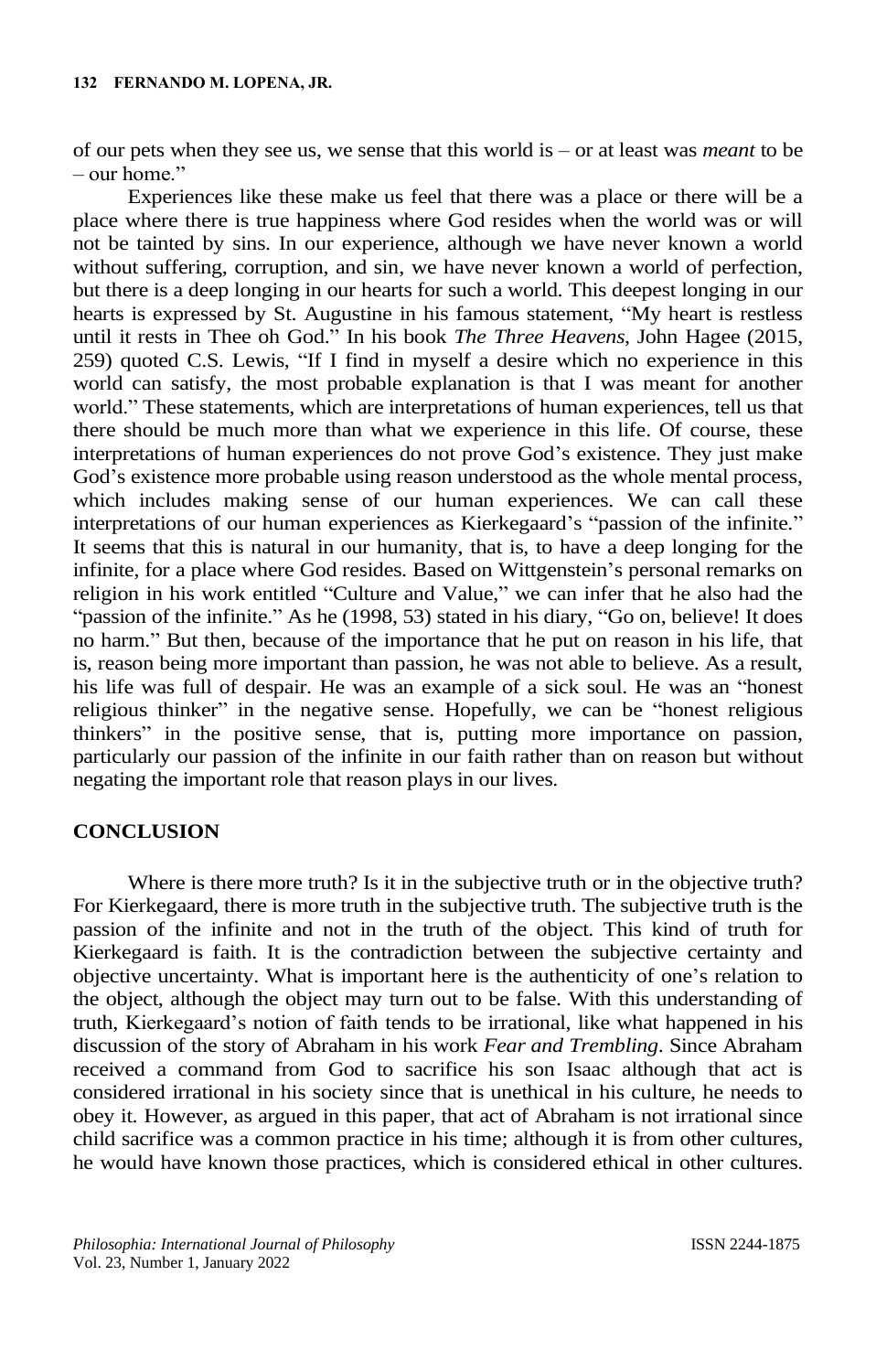Also, it is not irrational because the story turned out to be just a test of faith for Abraham. God (Christian God) would never command a child sacrifice. This means that faith is not irrational. It should never be irrational. God has given us a reason for a reason. Although reason only plays a small part, especially in spiritual matters, it should be used. God will not command us to do something that is totally beyond our comprehension. It should always make sense, even if it is just the possible littlest sense, but still, it is with sense.

On the other hand, for Wittgenstein, there is more truth in the objective truth. His ideal of the honest religious thinker tells us that it is still possible to make the act of faith but provided one should be conscious that one is not reasonable in one's religious beliefs. Because of this, since Wittgenstein cannot compromise his intellectual integrity, he could not make the act of faith, although he knew that faith could save him from his despair. However, as argued in this paper, reason is just a small part of dealing with spiritual matters. The limited nature of reason, especially in spiritual matters, is an insight provided by reason itself. In spiritual matters, as Kierkegaard argued, there is more truth in the passion of the infinite.

#### **REFERENCES**

Alcorn, Randy. 2006. *50 days of heaven.* USA: Tyndale House Publishers, Inc.

- Aquino, Ranhilio. 1993. *Man at worship: A philosophical study of religion.* Manila: UST Printing Press.
- Carlisle, Clare. 2006. *Kierkegaard: A guide for the perplexed.* London: Continuum International Publishing Group.
- D'hert, Ignace. 1975. *Wittgenstein's relevance for theology.* Switzerland and West-Germany: Herbert Lang Bern & Peter Lang Frankfurt, 1975.
- Evans, C. Stephen. 2015. Can an admirer of Silentio's Abraham consistently believe that child sacrifice is forbidden? *Kierkegaard's Fear and Trembling: A Critical Guide.* Edited by Daniel Conway. 61-78. United Kingdom: Cambridge University Press.
- Gervais, Marcel. 1984. *Journey: volume 1 – Torah.* Quezon City: Claretian Publications.
- Hagee, John. 2015. *The three heavens: Angels, demons, and what lies ahead.* USA: Worthy Books.
- Herbert, Robert T. 1989. Two of Kierkegaard's uses of paradox. *Faith.* Edited by Terence Penelhum. 134-152. New York & London: Macmillan Publishing Company & Collier Macmillan Publishers.
- Hodges, Michael. 2001. Faith: themes from Wittgenstein, Kierkegaard and Nietzsche. *Wittgenstein and Philosophy of Religion*. Edited by Robert Arrington and Mark Addis, 66-82. London and New York: Routledge.
- Joaquin, Jeremiah Joven. 2013. An introduction to medieval Christian philosophy. In *Exploring the Philosophical Terrain.* Edited by Leni de la Rosa Garcia. 157-182. Quezon City: C & E Publishing, Inc.